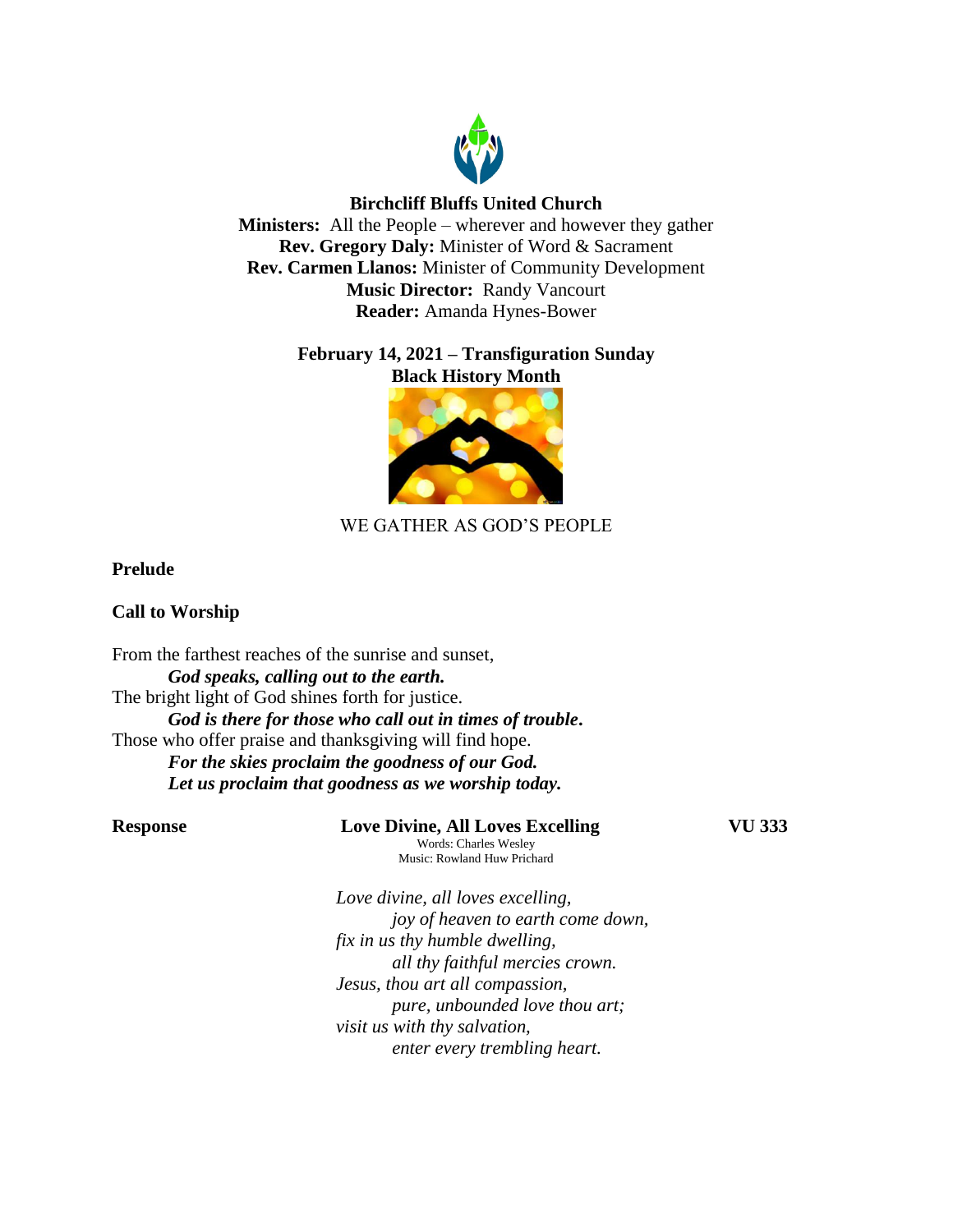*Finish, then, thy new creation; pure and spotless let us be; let us see thy great salvation perfectly restored in thee, changed from glory into glory, till in heaven we take our place, till we cast our crowns before thee, lost in wonder, love, and praise.*

#### **Life & Work of the Church**

*Welcome to online worship*

#### **Land Acknowledgement**

As we prepare for worship, we take a moment to acknowledge the sacred land beside the water on which Birchcliff Bluffs United Church stands. It has been a site of human activity for many thousands of years. This land is the territory of the Huron-Wendat and Petun First Nations, the Seneca, and most recently, the Mississauga's of the Credit and Scugog, part of the

Williams Treaty. Today, the meeting place around Toronto is still the home to many Indigenous people from across Turtle Island. We are grateful for the







opportunity to live and work on this territory. We seek to be mindful of broken covenants and the need to strive to make right with all our relations.

### **Candle Lighting**

| <b>Opening Hymn</b> |  |
|---------------------|--|
|---------------------|--|

**Come, O** Fount of Every Blessing **VU 559** Words: Robert Robinson alt. © 1993 The Pilgrim Press. Music: John Wyeth

*Come, O Fount of every blessing, tune my heart to sing your grace; streams of mercy, never ceasing call for songs of endless praise. Teach me some melodious sonnet, sung by flaming tongues above. Praise the mount; I'm fixed upon it, mount of God's unfailing love.*

*Here I pause in my sojourning, giving thanks for having come, come to trust, at every turning, God will guide me safely home. Jesus sought me when a stranger, wandering from the fold of God, came to rescue me from danger, precious presence, precious blood.*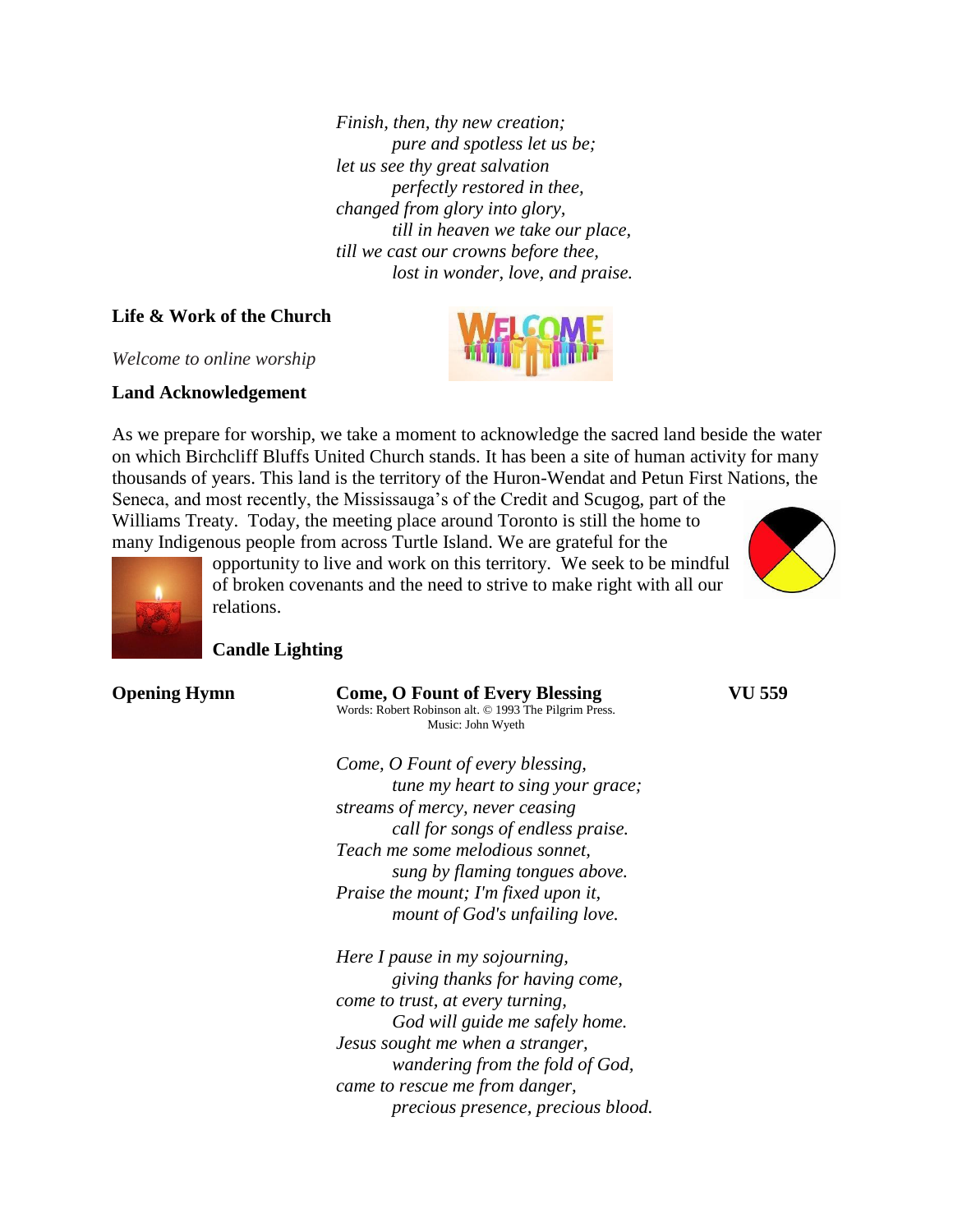*O, to grace how great a debt or daily I am drawn anew! Let that grace now, like a fetter, bind my wandering heart to you. Prone to wander, I can feel it, wander from the love I've known: here's my heart, O, take and seal it, seal it for your very own.*

**Prayer for Grace**

*we can bask in your glory.* 



*God, we give you thanks for the ways that you illuminate our lives: from the beam of your wisdom* that shines forth from scripture and **that shines** forth from scripture and *prayer to the rare and elusive* mountain top experiences where *prayer to the rare and elusive* 

*In the sparkle of care we see in* the eyes of our loved ones to the sparkle of care we see in *smile of greeting from a* stranger, your love radiates out to *stranger*, your love radiates out to *us. Set us aglow for others with your wisdom, love, and glory. Amen.*

### WE LISTEN FOR GOD'S WORD

#### **And Now For Something Completely Different**



**Hymn Though I May Speak VU 372**

Words: Hal H. Hopson © 1972 Hope Publishing Co. Music: Traditional English melody

*Though I may speak with bravest fire, and have the gift to all inspire, and have not love, my words are vain, as sounding brass, and hopeless gain.*

*Though I may give all I possess, and striving so my love profess, but not be given by love within, the profit soon turns strangely thin.*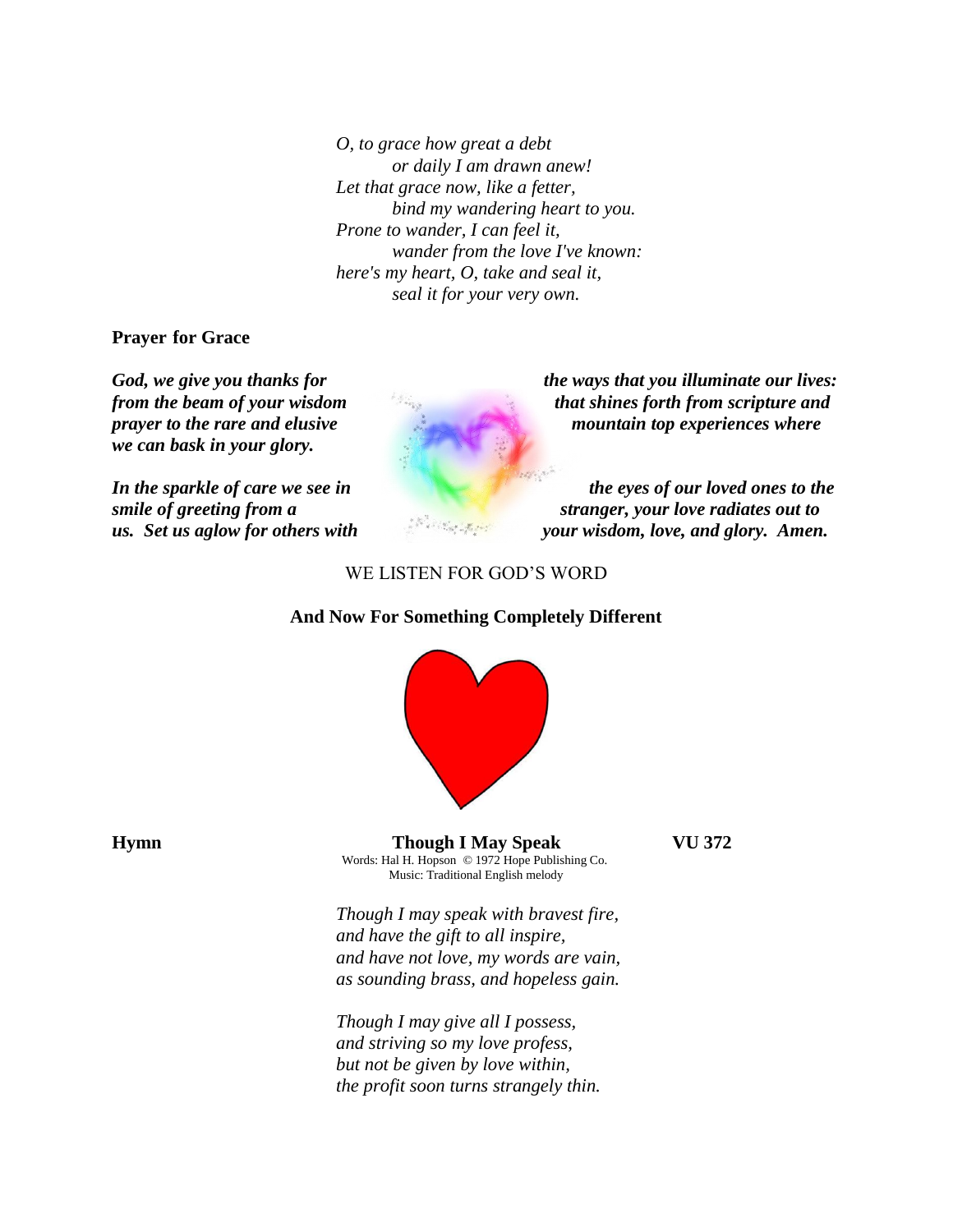*Come, Spirit, come, our hearts control, our spirits long to be made whole. Let inward love guide every deed; by this we worship, and are freed.*

## **Prayer of Illumination**

*Help us O God, to come to you with open lives to receive your words. May we give them new life as we listen to what you have to say. Open our hearts as we embark on this journey with each other and with you. Amen*



## **2 Kings 2: 1-12 The Message**

**1-2** Just before GOD took Elijah to heaven in a whirlwind, Elijah and Elisha were on a walk out of Gilgal. Elijah said to Elisha, "Stay here. GOD has sent me on an errand to Bethel."

Elisha said, "Not on your life! I'm not letting you out of my sight!" So they both went to Bethel. **<sup>3</sup>** The guild of prophets at Bethel met Elisha and said, "Did you know that GOD is going to take your mentor away from you today?"

"Yes," he said, "I know it. But keep it quiet."

**<sup>4</sup>** Then Elijah said to Elisha, "Stay here. GOD has sent me on an errand to Jericho."

Elisha said, "Not on your life! I'm not letting you out of my sight!" So they both went to Jericho.

**<sup>5</sup>** The guild of prophets at Jericho came to Elisha and said, "Did you know that GOD is going to take your mentor away from you today?"

"Yes," he said, "I know it. But keep it quiet."

**<sup>6</sup>** Then Elijah said to Elisha, "Stay here. GOD has sent me on an errand to the Jordan." Elisha said, "Not on your life! I'm not letting you out of my sight!" And so the two of them went their way together.

**<sup>7</sup>** Meanwhile, fifty people from the guild of prophets gathered some distance away while the two of them stood at the Jordan.

**<sup>8</sup>** Elijah took his cloak, rolled it up, and hit the water with it. The river divided and the two of them walked through on dry land.

**<sup>9</sup>** When they reached the other side, Elijah said to Elisha, "What can I do for you before I'm taken from you? Ask anything."

Elisha said, "Your life repeated in my life. I want to be a holy person just like you."

**<sup>10</sup>** "That's a hard one!" said Elijah. "But if you're watching when I'm taken from you, you'll get what you've asked for. But only if you're watching."

**11-14** And so it happened. They were walking along and talking. Suddenly a chariot and horses of fire came between them and Elijah went up in a whirlwind to heaven. Elisha saw it all and shouted, "My father, my father! You—the chariot and cavalry of Israel!" When he could no longer see anything, he grabbed his robe and ripped it to pieces. Then he picked up Elijah's cloak that had fallen from him, returned to the shore of the Jordan, and stood there. He took Elijah's cloak—all that was left of Elijah!—and hit the river with it, saying, "Now where is the GOD of Elijah? Where is he?"

When he struck the water, the river divided and Elisha walked through.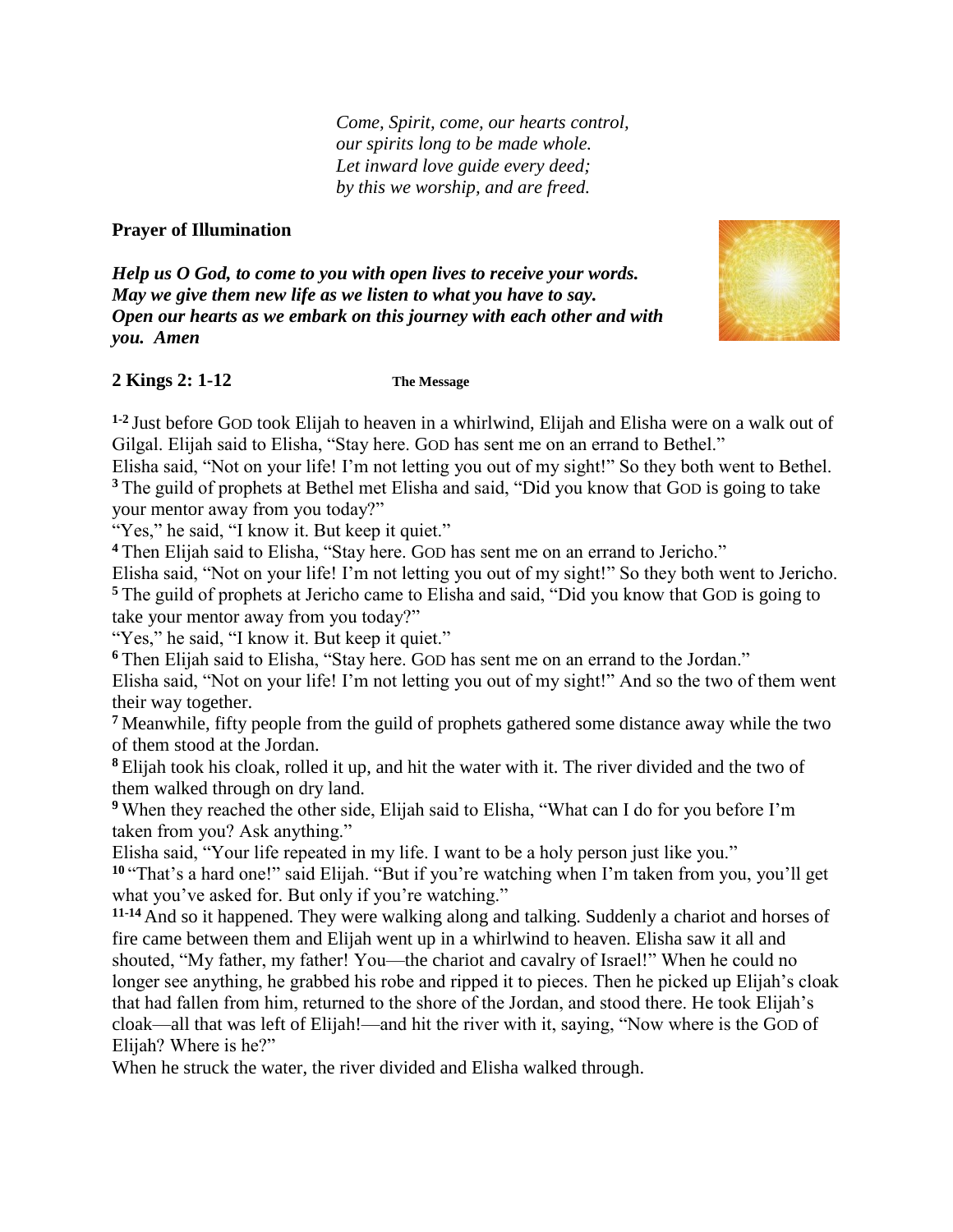#### **Mark 9:2-9 New Revised Standard Version**

**<sup>2</sup>** Six days later, Jesus took with him Peter and James and John, and led them up a high mountain apart, by themselves. And he was transfigured before them, **<sup>3</sup>** and his clothes became dazzling white, such as no one on earth could bleach them. <sup>4</sup> And there appeared to them Elijah with Moses, who were talking with Jesus. **<sup>5</sup>** Then Peter said to Jesus, "Rabbi, it is good for us to be here; let us make three dwellings, one for you, one for Moses, and one for Elijah." **<sup>6</sup>** He did not know what to say, for they were terrified. **<sup>7</sup>** Then a cloud overshadowed them, and from the cloud there came a voice, "This is my Child, the Beloved; listen!" **<sup>8</sup>** Suddenly when they looked around, they saw no one with them anymore, but only Jesus.

<sup>9</sup> As they were coming down the mountain, Jesus ordered them to tell no one about what they had seen, until after the Son of Man had risen from the dead.

This is the Gospel message for us to consider today. *Thanks be to God*

#### **Sermon** Not on Your Life



**Hymn How Good, God, To Be Here VU 103** Words: Joseph Armitage Robinson Music: Charles Lockhart

> *How good, Lord, to be here! Your glory fills the night; your face and garments, like the sun, shine with unborrowed light.*

*How good, Lord, to be here, your beauty to behold, where Moses and Elijah stand, your messengers of old.*

*Fulfiller of the past and hope of things to be, we hail your body glorified, and our redemption see!*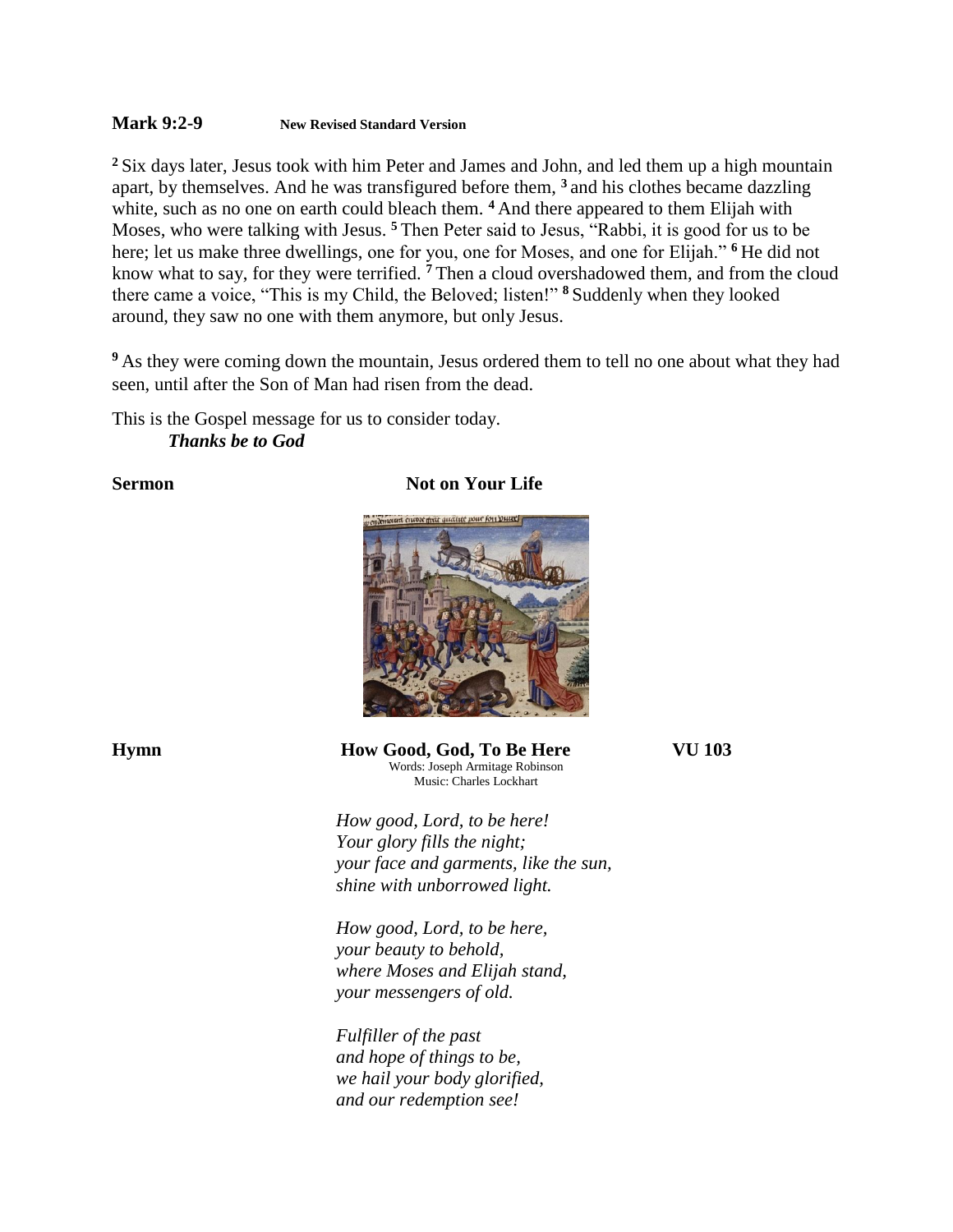*How good, Lord, to be here! Yet we may not remain; but, since you bid us leave the mount, come with us to the plain.*

### WE RESPOND TO GOD'S WORD

### **Offering**



God has lovingly bestowed upon us the gift of life. Our best response is to share that love by offering our whole lives as agents for God's mission in the world. Give as you are able to build the community of God in our homes, our congregation and around the world.

## **Prayers of the People**



*Our Father, who art in heaven, hallowed be thy name; thy kingdom come; thy will be done; on earth as it is in heaven. Give us this day our daily bread. And forgive us our trespasses, as we forgive those who trespass against us. And lead us not into temptation; but deliver us from evil. For thine is the kingdom, the power, and the glory for ever and ever. Amen.*

#### BLESSING AND SENDING FORTH

**Closing Hymn Take Up The Song MV 213** Words & Music: © 2005 Laura A. Herman

*Take up the song of peace and go into the world, Take up the song of peace in ev'ry moment. In ev'ry moment of the journey, we're laying down our lives, Lay them down, in peace, lay them down, and take up the song*

*Take up the song of hope and go into the world, Take up the song of hope in ev'ry moment. In ev'ry moment of the journey, we're laying down our lives, Lay them down, in hope, lay them down, and take up the song*

*Take up the song of faith and go into the world, Take up the song of faith in ev'ry moment. In ev'ry moment of the journey, we're laying down our lives, Lay them down, in faith, lay them down, and take up the song*

*Take up the song of love and go into the world, Take up the song of love in ev'ry moment. In ev'ry moment of the journey, we're laying down our lives, Lay them down, in love, lay them down, and take up the song*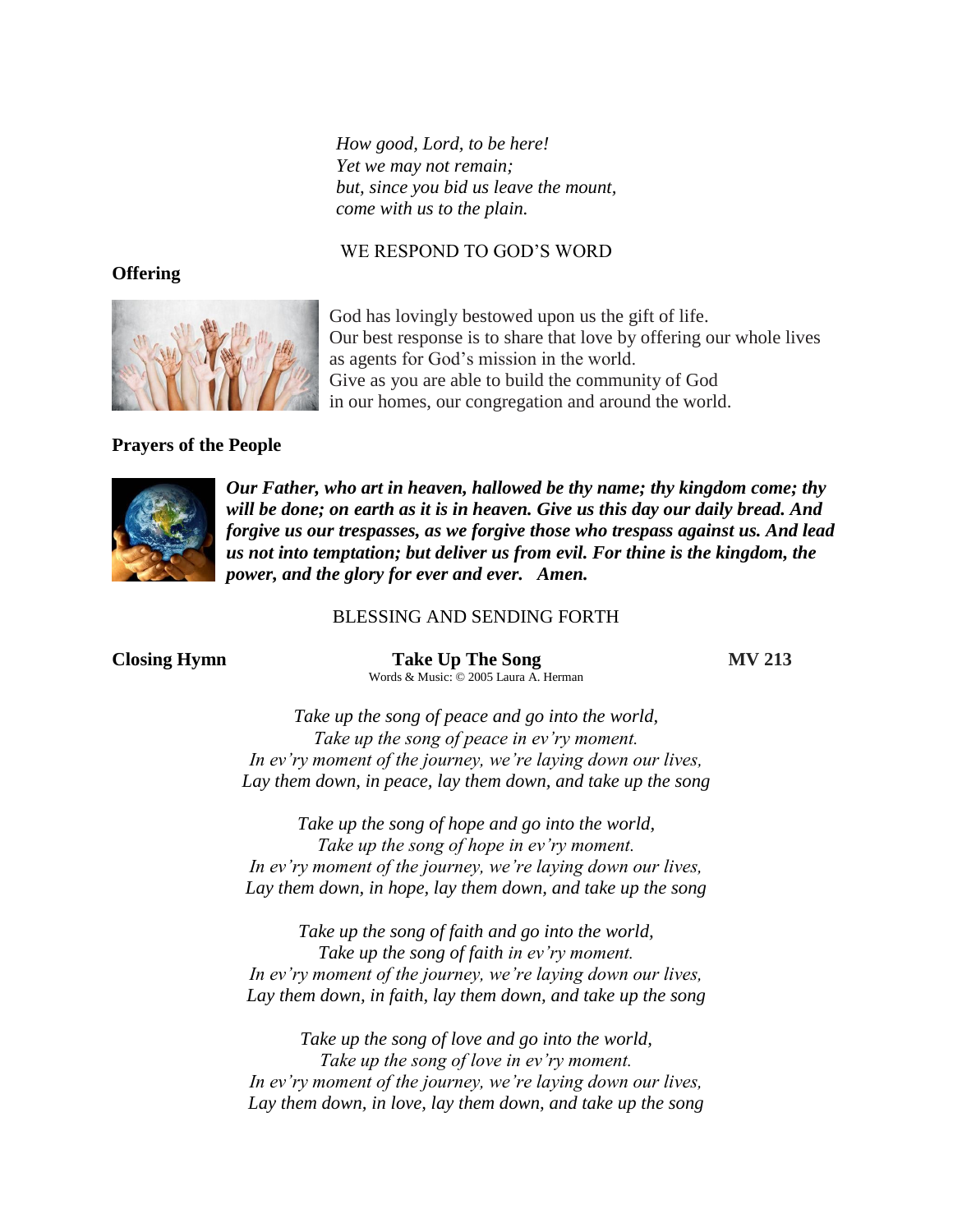# **Benediction & Commissioning**

**Postlude**



Permission to reproduce lyrics and podcast/stream the music in this service obtained from ONE LICENSE, with license #A-737645. All Rights Reserved.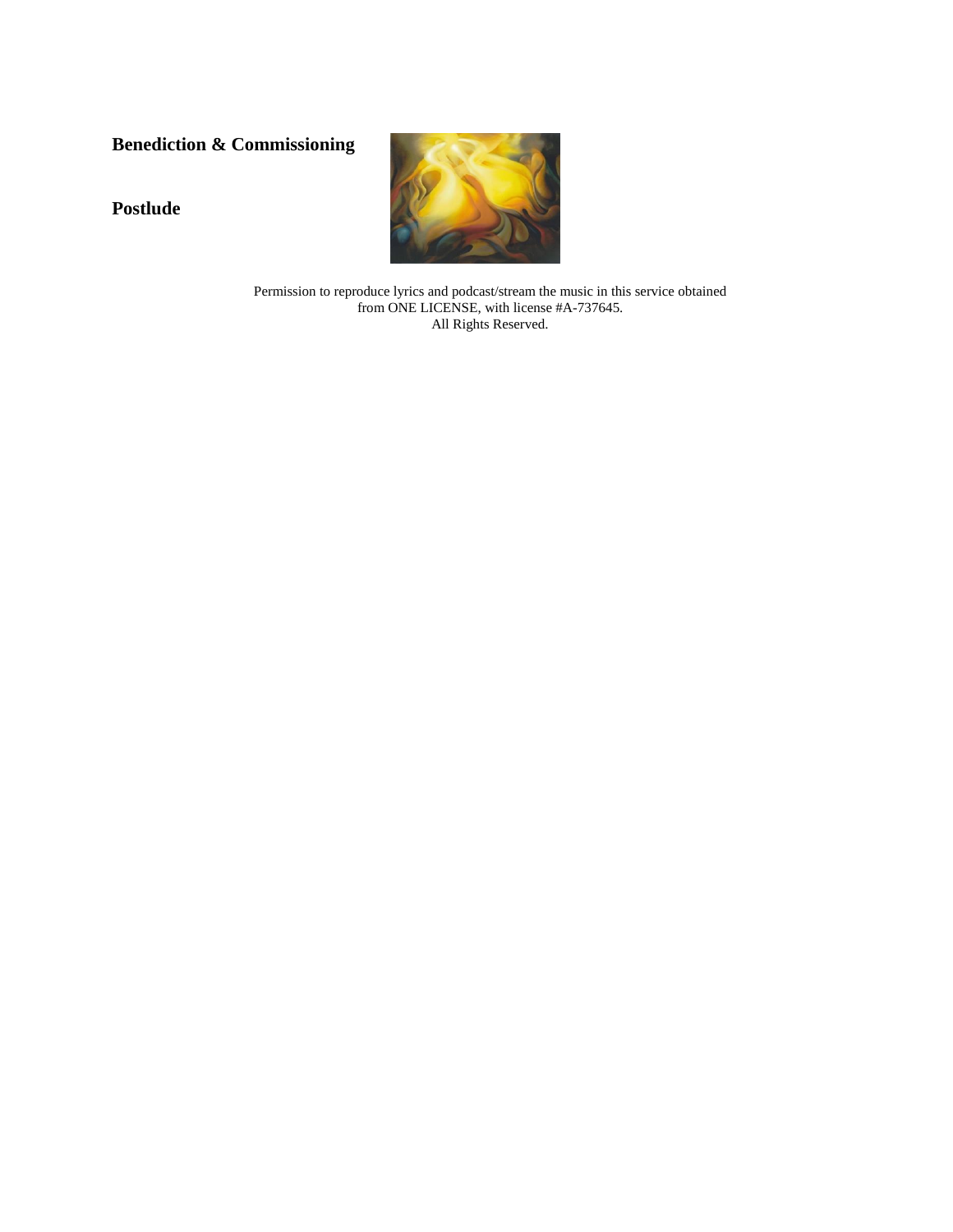## **Other Resources for Today**

## **Sermon Images**

"Bears savaging the youths at Elisha's command," unknown artist, French Manuscript 1453

"Medieval Plowing with Oxen" unknown artist, English woodcut, 14<sup>th</sup> Century

"Elisha dividing the waters of the Jordan with Elijah's Mantle," Jean-Baptists Despax, Carmelite Chapel, France c.1750

"Transfiguration of Christ," Gerard Davis, Netherlands 1520 (the painting is said to a coronal section of the brain: *"We find the concept of the ventricles as the abode of the soul. God is represented in the third ventricle, with Elijah and Moses in the temporal horns of the lateral ventricles. Jesus, conduit between the Word of God and the human race, resembles the brain stem/spinal cord, conveying the message from the brain to limbs and organs."*)

Elisha's back story found at **1 Kings 19: 15-21** (The Message)

**15-18** GOD said, "Go back the way you came through the desert to Damascus. When you get there anoint Hazael; make him king over Aram. Then anoint Jehu son of Nimshi; make him king over Israel. Finally, anoint Elisha son of Shaphat from Abel Meholah to succeed you as prophet. Anyone who escapes death by Hazael will be killed by Jehu; and anyone who escapes death by Jehu will be killed by Elisha. Meanwhile, I'm preserving for myself seven thousand souls: the knees that haven't bowed to the god Baal, the mouths that haven't kissed his image."

<sup>19</sup> Elijah went straight out and found Elisha son of Shaphat in a field where there were twelve pairs of yoked oxen at work plowing; Elisha was in charge of the twelfth pair. Elijah went up to him and threw his cloak over him.

**<sup>20</sup>** Elisha deserted the oxen, ran after Elijah, and said, "Please! Let me kiss my father and mother good-bye—then I'll follow you."

"Go ahead," said Elijah, "but, mind you, don't forget what I've just done to you."

**<sup>21</sup>** So Elisha left; he took his yoke of oxen and butchered them. He made a fire with the plow and tackle and then boiled the meat—a true farewell meal for the family. Then he left and followed Elijah, becoming his right-hand man.

## **Other Lectionary Readings**

## **Psalm 50:1-6 New Revised Standard Version**

**<sup>1</sup>** The mighty one, God,

speaks and summons the earth

from the rising of the sun to its setting.

**<sup>2</sup>** Out of Zion, the perfection of beauty, God shines forth.

**<sup>3</sup>** Our God comes and does not keep silence, before God is a devouring fire, and a mighty tempest all around.